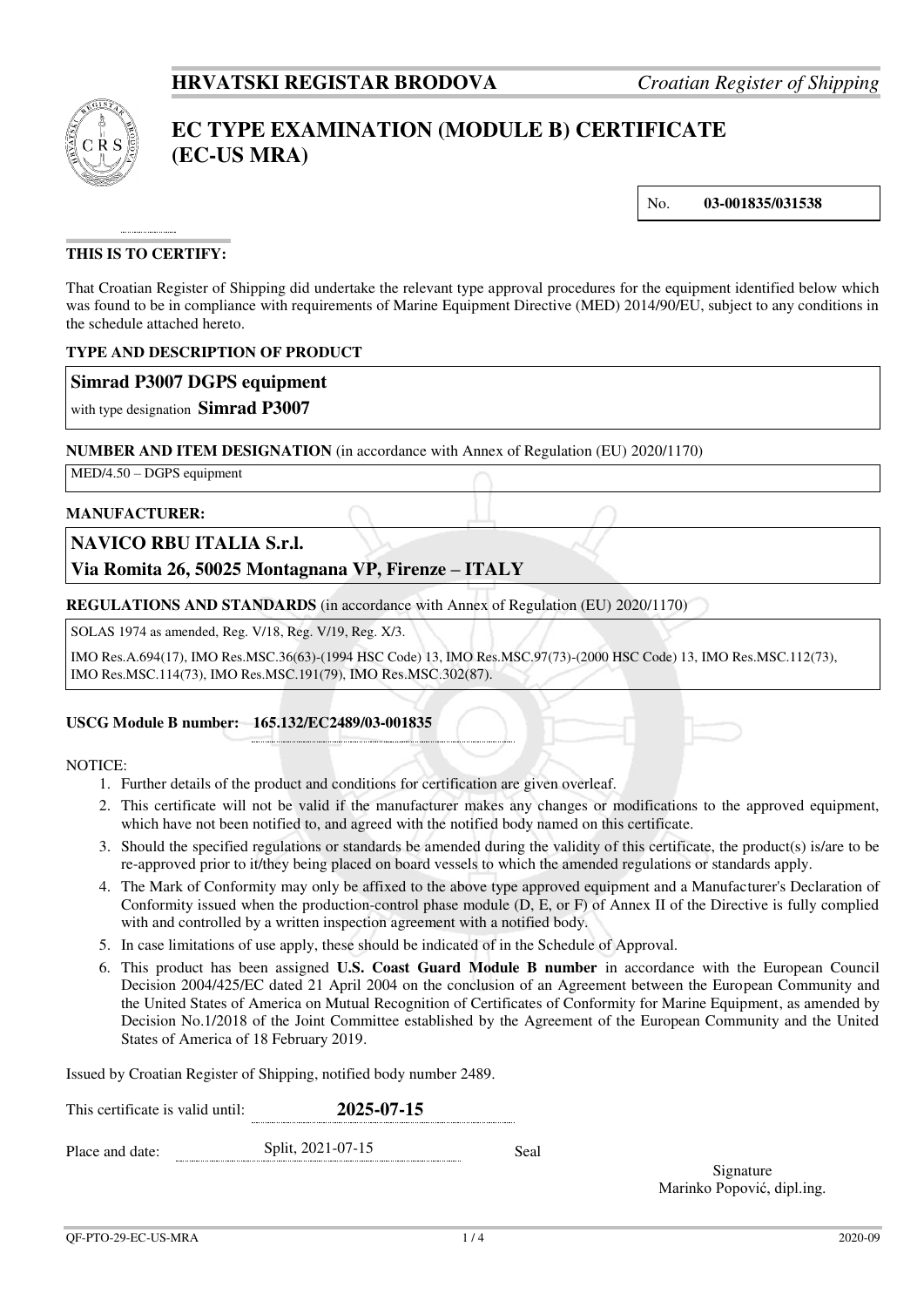No. **03-001835/031538**

## **THE SCHEDULE OF APPROVAL**

#### **1. PRODUCT DESCRIPTION**

*Simrad P3007 DGPS system consists of the following components:* 

|                  | Item name            | Description    | Part number   | SW ver.              | Location       |
|------------------|----------------------|----------------|---------------|----------------------|----------------|
| 1.               | Display $unit - 7$ " | P3007          | 000-14128-001 | 2.0.x                | Protected      |
| 2.               | Smart antenna        | <i>MX575D</i>  | 000-11644-001 | $160 - 0408 - Kv293$ | Exposed        |
| 3.               | Smart antenna        | MX521B         | 000-11641-001 | 6.810                | <i>Exposed</i> |
| $\overline{4}$ . | <b>Junction Box</b>  | <i>MX610JB</i> | 000-11139-001 | 1.1.xx               | Protected      |
| 5.               | <b>Junction Box</b>  | <i>MX612JB</i> | 000-10916-001 | 1.1xx                | Protected      |

#### **2. APPLICATION/LIMITATION OF USE**

*System is to be installed in a protected environment. P3007 is tested for compliance with BAM requirements – IMO Res.MSC.302(87).*

#### **3. DESIGN DRAWINGS AND SPECIFICATIONS**

*P2005/P3007, Operator Manual, item number – 988-12428-002, P3007, Installation Guide, item number – 988-12389-003, HS80A/MX575D - GPS Compass, User Manual, item number – 988-10221-006, MX521B GPS/DGPS Smart Antenna, Installation Manual – 988-12425-002, MX610 Junction Box - Installation Guide, item number – 988-12457-001. MX612 Junction Box - Installation Guide, item number – 988-12458-001.* 

#### **4. TYPE TEST RECORDS/LABORATORY RECOGNITION STATUS**

*Environmental testing – IEC 60945(2002) including Corrigendum 1(2008); Serial interface testing – IEC 61162-1(2016) & IEC 61162-2 (1998); NMEA 2000 standard – IEC61162-3(2008); Serial interface testing – IEC 61162-450 (2011), Lightweight Ethernet; Presentation of navigation information – IEC 62288 Ed.2 (2014-07); GPS Performance Standard – IEC 61108-1 Ed. 2 (2003); DGPS and DGLONASS Performance Standard – IEC 61108-4 Ed.1 (2004); CRS letter of approval – 2065/TSE/VB/031380 dated 2019-07-22.; Serial interface testing – IEC 61162-450 Ed. 2.0 (2018); Bridge alert management testing – IEC 62923-1 Ed. 1.0 (2018) & IEC 62923-2 Ed. 1.0 (2018) CRS letter of approval – 1475/TSE/NP/031516 dated 2021-07-13.*

#### **5. MATERIALS OR COMPONENTS REQUIRED TO BE TYPE APPROVED OR TYPE TESTED**

*This approval remains valid for subsequent minor software amendments, as allowed by the 2.0.0.x format (x=a numeral), where written details of any such modification have been submitted to and accepted by the approvals authority.*

#### **6. OTHER MATERIALS AND/OR COMPONENT**

*There are several optional units – junction boxes for a more complex display interconnections, as stated in product description table.*

#### **7. PRODUCTION SURVEY REQUIREMENTS**

*The P3007 DGPS system shall be supplied by 24VDC in accordance with Installation Manual.* 

#### **8. ONBOARD INSTALLATION AND MAINTENANCE REQUIREMENTS**

*The installation on board shall be verified and tested according to Installation & Operation Manual.*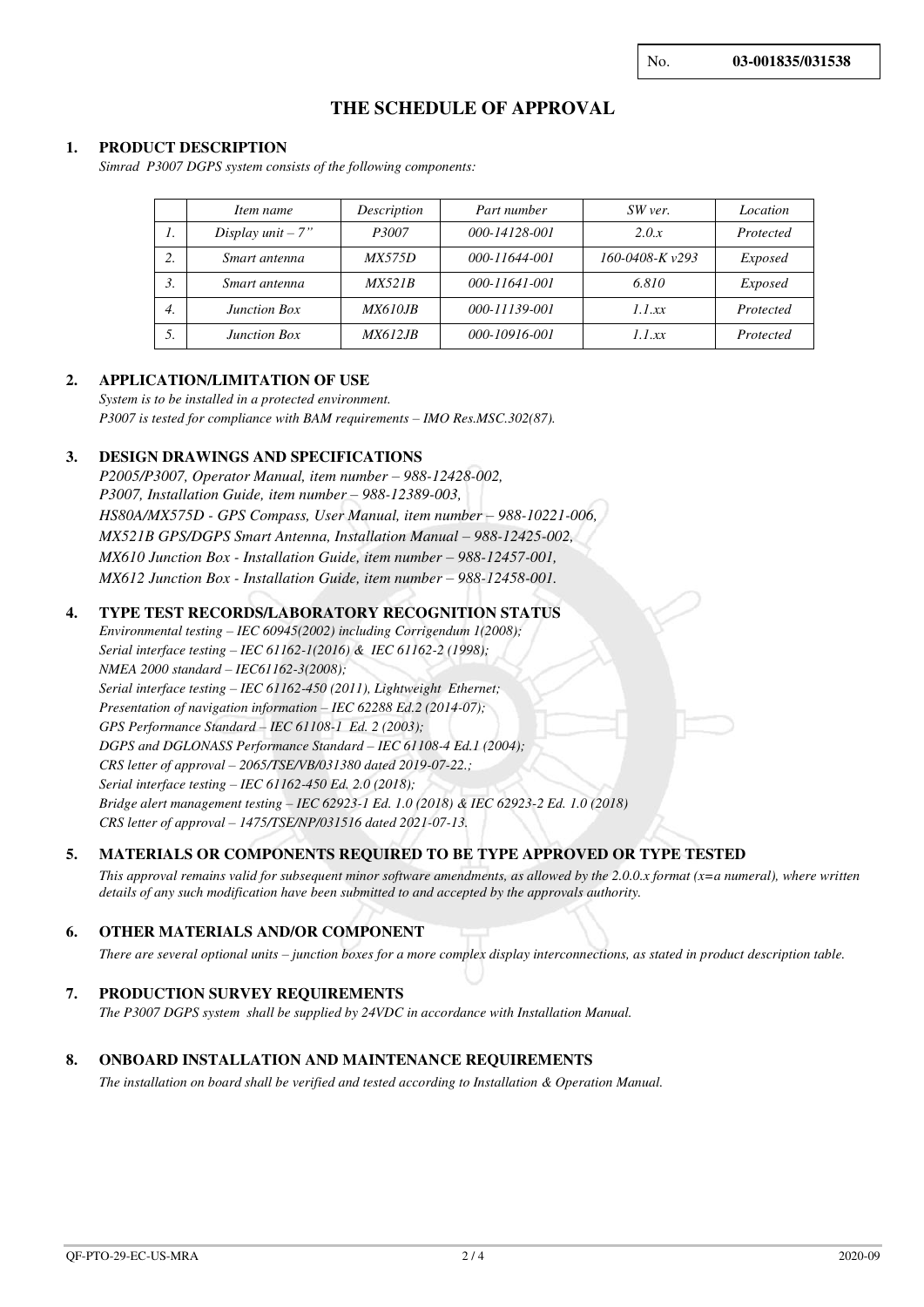#### **9. MARKING AND IDENTIFICATION**



Subject to compliance with the conditions in this Schedule of Approval which forms part of certificate, and those of Articles 9, 10 and 15 of the Directive, the Manufacturer is allowed to affix the "Mark of Conformity" to the Product described herein.

xxxx/yy

*xxxx - the number of the Notified Body undertaking surveillance module(2489 in case of CRS) yy - the last two digits of year mark affixed*

This product has been assigned US Coast Guard Module B number **165.132/EC2489/03-001835**. In those instances where the Notified Body conducting the conformity assessment in accordance with either Module D, E or F of the Marine Equipment Directive is not CRS, such Notified Body would use the above U.S. Coast Guard Module B number to provide the manufacturer with the U.S. Coast Guard approval number by noting it on the Certificate of Conformity, thereby authorizing the manufacturer to mark the product accordingly.

## **APPENDIX – TYPE EXAMINATION DOCUMENTATION**

|                  | Document title                                                                                                                       | Identification number                 | Revision index |
|------------------|--------------------------------------------------------------------------------------------------------------------------------------|---------------------------------------|----------------|
| 1.               | P3007 Display - IEC/EN60945:2002 + Cor. 1:2008<br>NEMKO AS - Test Report                                                             | E19106.00                             | 2019-07-10     |
| 2.               | P3007 Display Performance<br>NEMKO AS - Test Report                                                                                  | 368173r00                             | 2019-07-05     |
| 3.               | P3007 Display - Acoustic noise and signal test<br>NEMKO AS - Test Report                                                             | 373068-R1TRFEMC                       | 2019-06-06     |
| $\overline{4}$ . | P3007 Display - Digital Interface<br>IEC 61162-1:2016 (Ed. 5.0),<br>IEC 61162-2:1998 (Ed. 1.0),<br>ITU-T V.11:1996 - BSH Test Report | 454.Display/Navico I3007 &<br>P3007/1 | 2019-07-10     |
| 5.               | SI80 Junction Box (MX610/MX612)<br>$EC60945 - EMC$<br><b>EMC</b> Technologie Test Report                                             | 120414.1                              | 2012-06-06     |
| 6.               | SI80 Junction Box (MX610/MX612)<br>IEC60945 - Environmental<br>DnV Test Report                                                       | 2012-3214                             | 2012-05-29     |
| 7.               | MV133 Smart Antenna (MX575D) - Interface<br>EN 61162-1:2016<br>EN 61162-2:1998<br>ITU-T V.11 - BSH Conformance Test Report           | BSH/4543/001/4413198/18               | 2018-05-09     |
| 8.               | MV133 Smart Antenna (MX575D) -<br>Safe distance to Standard-Magnetic-Compass<br><b>BSH</b> Certificate                               | 1007                                  | 2018-05-16     |
| 9.               | MV133 Smart Antenna (MX575D) -<br>IEC $60945:2002$ – EMC Testing<br>Electronic Test Centr Test Report                                | h10e18a155                            | 2018-04-06     |
| 10.              | MV133 Smart Antenna (MX575D) -<br><b>EMC</b> Radiated and conducted Immunity test<br>Electronic Test Centre - Test Report            | h10e18a172                            | 2018-05-03     |
| II.              | $MV133$ Smart Antenna ( $MX575D$ ) -<br>Mechanical and Environmental test<br>Electronic Test Centre - Test Report                    | h10p18a163                            | 2018-05-01     |
| 12.              | MV1x3 Smart Antenna (HS80A & MX575D)<br>Corrosion waiver<br>Hemisphere statement                                                     |                                       | 2012-01-06     |